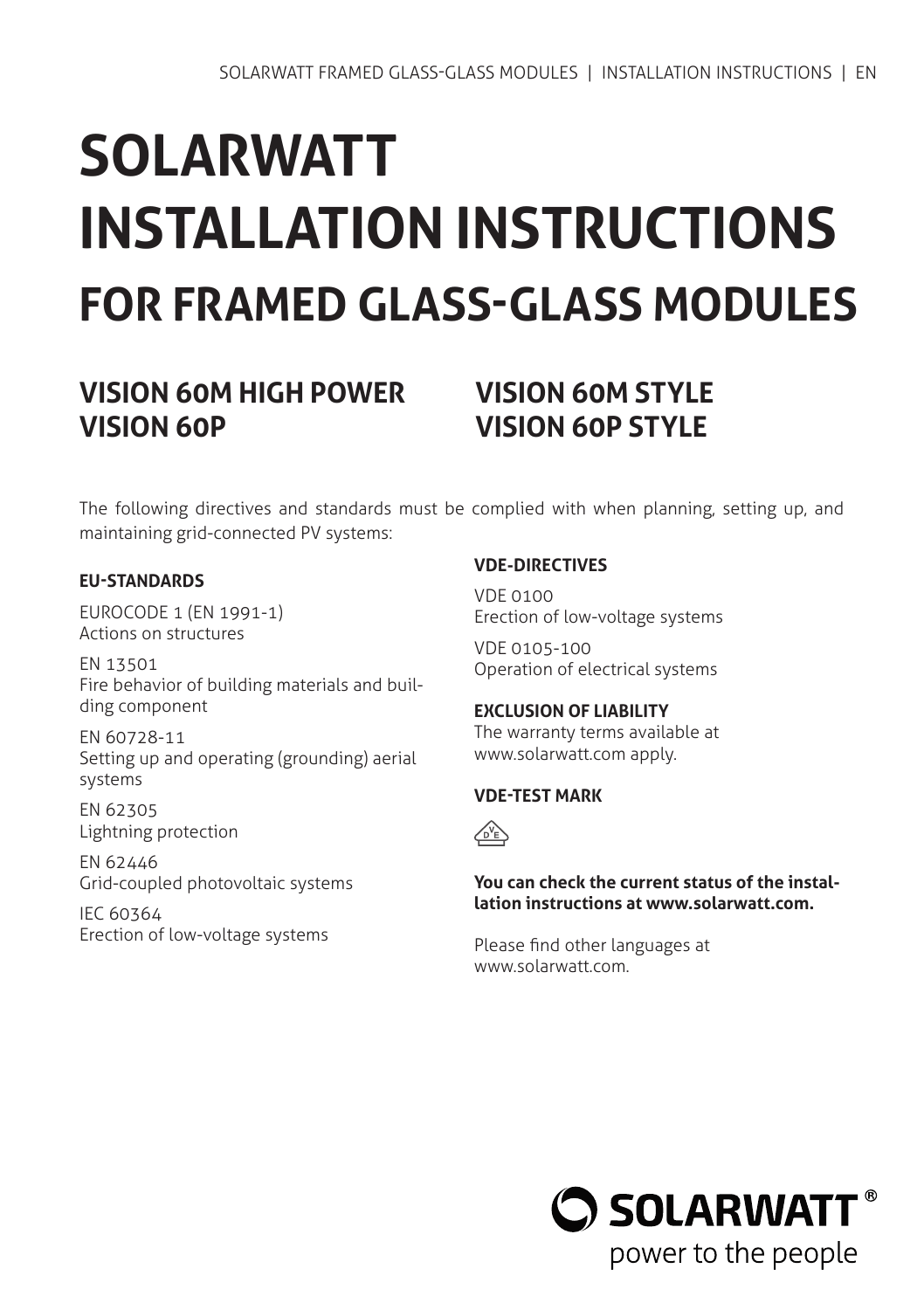# Congratulations on the purchase of your SOLARWATT Solar Module

These instructions describe the assembly, connection, maintenance, and disposal of solar modules. Please read them carefully and comply with them accordingly.

The installation and electrical connection of photovoltaic systems may only be carried out by specialist personnel, who are familiar with this work through their professional qualifications. For the operation, installation, use and maintenance of the other components, comply with the relevant installation instructions from the manufacturer.

Incorrect installation can cause damage to property, which could consequently pose a risk to people. SOLARWATT accepts no responsibility or liability for losses, damage, or costs resulting from incorrect installation, operation, use, or maintenance or losses, damage, or costs which are connected to any of the above in any way. The SOLARWATT installation instructions should be made available to the operator as part of the solar power system documentation and stored by the operator.

# **WARNING**

Failure to comply with the installation instructions results in the warranty and guarantee becoming null and void.

Comply with the guidelines, laws, and regulations valid in the relevant country when planning, setting up, and operating grid-connected PV systems. For information on additional requirements, please contact the responsible local authorities and the network operator.

SOLARWATT solar modules are made from high-quality materials and high-performance solar cells, and are therefore extremely reliable. The quality of the solar modules made exclusively in Germany is ensured by multiple tests carried out on the products throughout the entire production process. SOLARWATT solar modules are VDE-tested and fulfill the requirements of the extended test standard IEC 61215 Ed.2, as well as the safety standard IEC 61730. In SOLARWATT's own research and development department, tests are carried out using measuring, testing, and environmental simulation equipment which go above and beyond the current valid standards and enable

us to optimize our products continually. If treated correctly, your SOLARWATT solar modules will offer you several decades of service.

SOLARWATT recommends insuring the PV system against reduced yields or damage with SOLARWATT Full Coverage for complete security. Further information is available from your SOLARWATT partner or online at www. solarwatt.com.

### Information on the solar module

Detailed electrical and mechanical properties for your specific module type can be found on the relevant data sheet. The key technical data under standard test conditions [STC, solar cell temperature: 25°C, irradiation: 1,000 Watt/m², air mass: 1.5 (corresponds to a sun elevation angle of 41.8°)] can also be found on the nameplate of the solar module.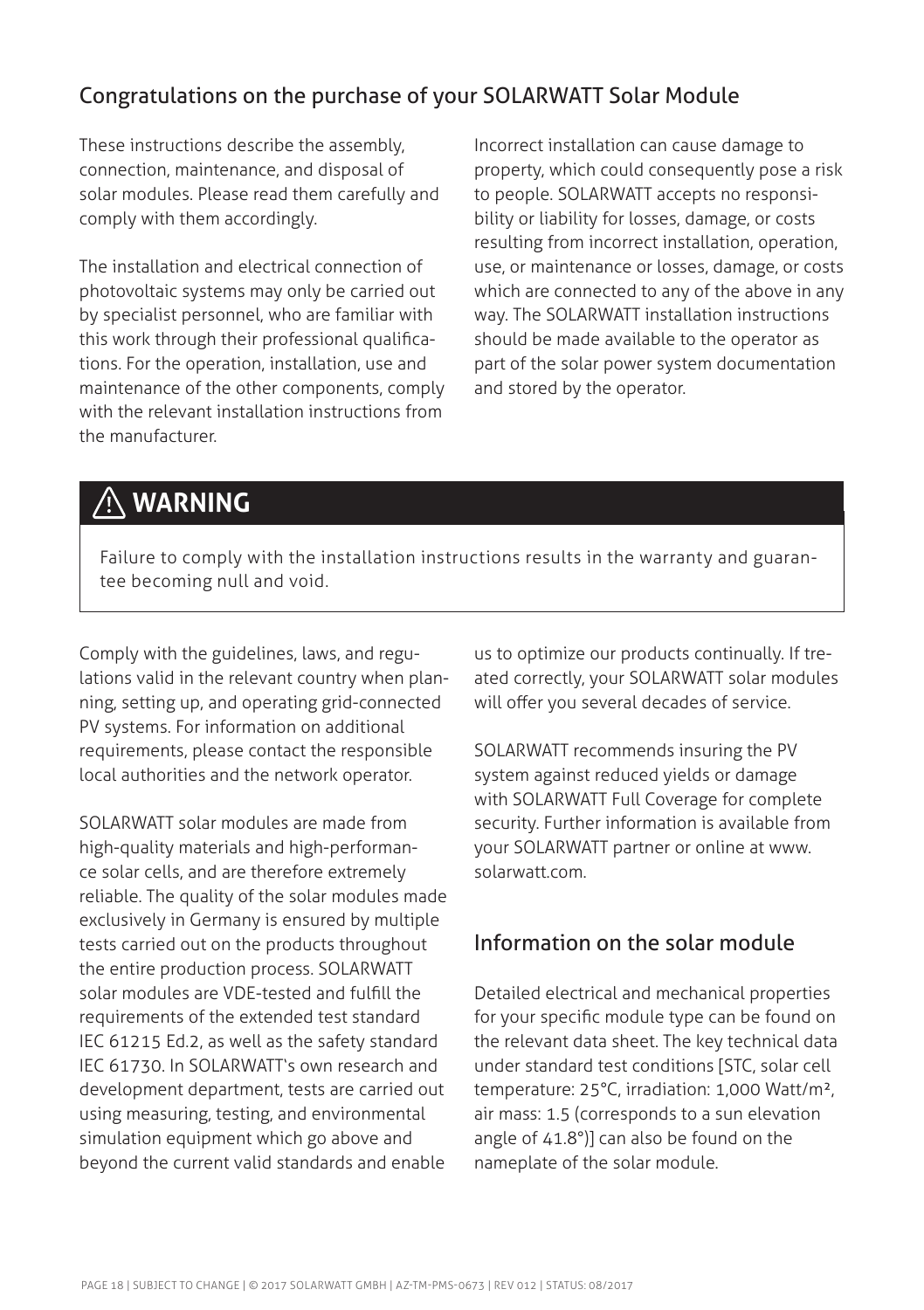## Transport and Storage

### Procedure in the event of transort damage

You are responsible for checking the goods and packaging for transport damage immediately on receipt. If any damage is discovered, note it on the shipping papers describing each pallet in detail, and take photographs as documentary evidence. Have the driver countersign these notes. If more than 33 % solar modules on one pallet are damaged, refuse to accept the pallet. Please fill out the "Transport Damage Complaint Notification" form (www. solarwatt.com) and return it to SOLARWATT.

SOLARWATT solar modules are made from high-quality materials and are therefore extremely stable and long-lasting. The solar modules should nevertheless be left in the packaging until installation to help prevent any damage. The modules should be stored in a dry place and protected from weather conditions. The packaging (film, tape, pallet, etc.) should be recycled. Contact the responsible local waste disposal company.

### Installation

During installation, please take into account the locally valid construction regulations, accident prevention regulations, the relevant, generally accepted rules of technology and safety regulations for working on roofs and buildings, as well as electrical installations.

SOLARWATT solar modules must be fixed to suitable substructures, which are designed for the relevant mechanical wind and snow loads,

as well as the weight of the solar modules. The instructions from the installation system manufacturer must also be complied with. No mechanical stresses from the actual building (e.g., roof truss) must be transferred to the solar module. Have the structural suitability of the building for the installation of a solar power system checked by a specialist. The frame must not be mechanically or chemically processed.

# **NOTE**

Do not remove any parts or nameplates from the solar module. Do not install damaged solar modules.

Also not allowed are modifications of the solar module, such as the conversion to the use of the heat generated in the form of a thermal solar collector. If there is no approval in the form of a manufacturer's declaration or exceptional approval, the solar modules may not be installed in locations where there are aggressive ambient conditions. Furthermore, the use of the products on mobile units such as vehicles or ships is not permitted.

During installation, avoid creating shades with the module clips or installation system to improve the energy yield. Comply with the minimum distance of 5 mm between the solar modules to allow the mate-

rial to expand without tension.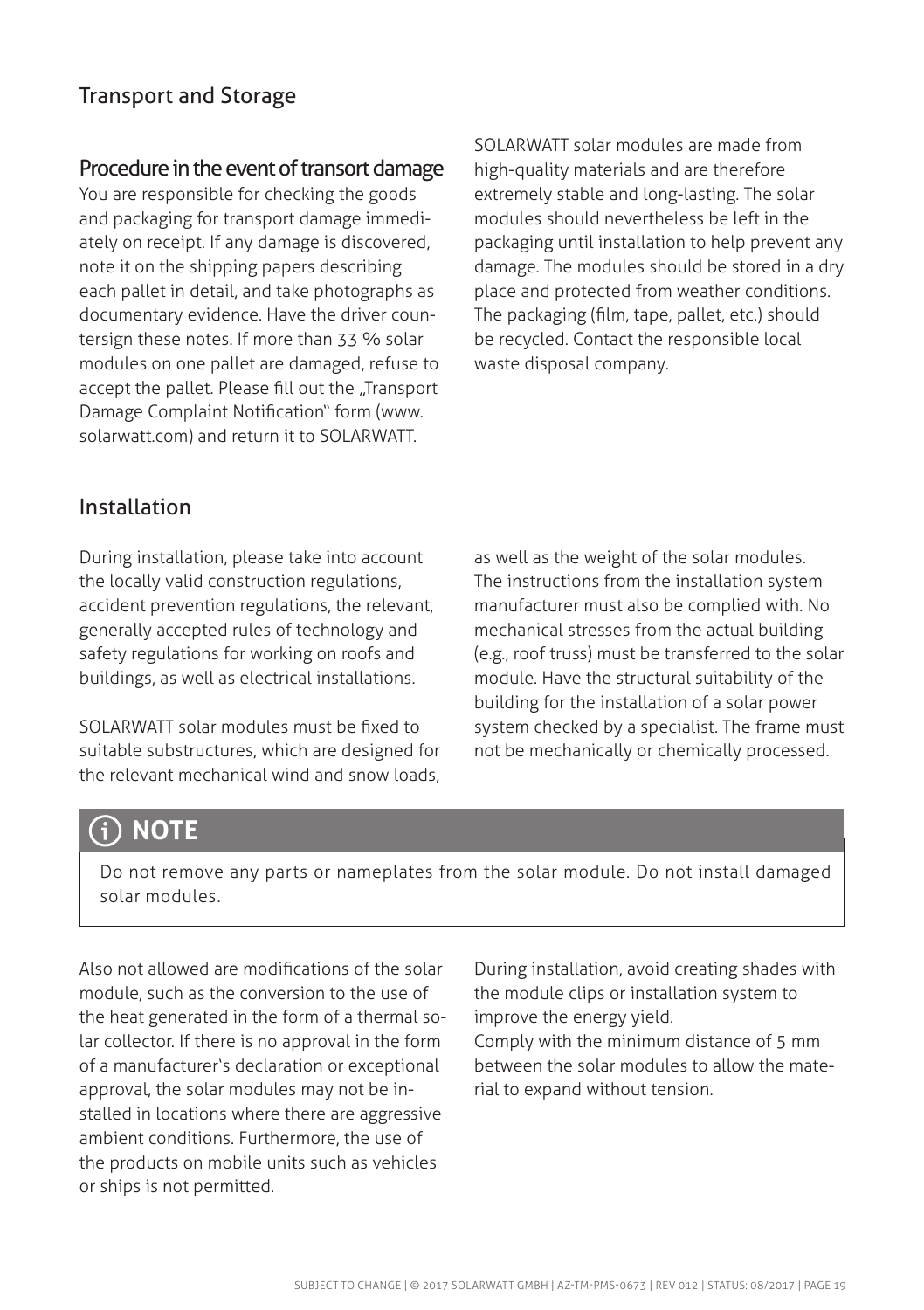# **WARNING**

The solar module is a glass product and should be handled with appropriate care. Do not stand on the solar module. Do not allow any objects to fall or place any objects on the solar module, as it can cause microcracks in the cells. Never hold or transport the solar module by the junction box or connection cables. For installation SOLARWATT strongly recommends the usage of clean, fat and silicone oil free gloves!

# **WARNING**

The solar modules are not designed for concentrated irradiation. Bundling or concentrating solar irradiation through lenses or mirrors is therefore not permitted and can damage the solar modules.

SOLARWATT solar modules fulfill all the requirements of the extended test standard IEC 61215 Ed. 2, including the increased pressure load of 5,400 Pa, making them ideal for use in areas with large amounts of snow. The local regulations or the standard EUROCODE 1 (EN

1991-1) should be used for the calculation of the snow loads on the module. It is important to note that these standards are designed for impact on structures and do not explicitly take into account the installation of solar modules.

# **NOTE**

The solar module heats up during operation. Ensure that there is sufficient rear ventilation to avoid reductions in yield. Also ensure that no flammable gases can escape or accumulate close by.

In regions with particularly high snowfall, the pressure load calculated in accordance with the standard based on local snow load information may be significantly exceeded due to snow overhang or build-up on the solar modules, which could result in above-average stress on the bottom frame edge. SOLARWATT therefore tests its modules above and beyond the standard IEC 61215 Ed.2 and in accordance with additional standards, taking into account additional loads in the event of snow overhang or build-up to reflect the actual loads

encountered in practice and to ensure that our products work safely throughout their entire service life. The maximum pressure loads for the fastening methods listed on the following pages already take into account these increased requirements and can be regarded as the maximum pressure load in the installation conditions taking into account the shape coefficients in accordance with EUROCODE 1 (EN 1991-1).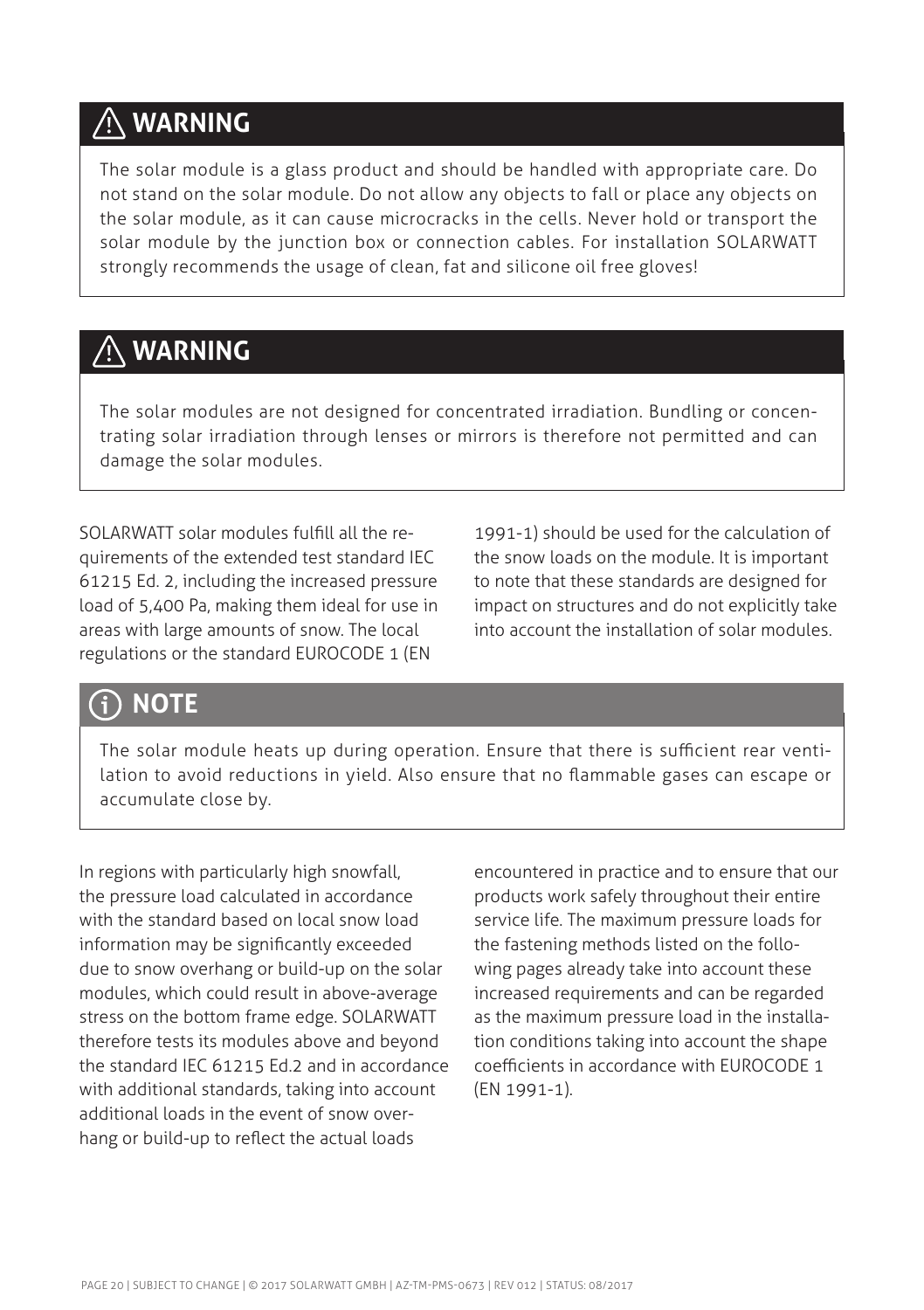Framed solar modules can be fastened in a number of ways:

**SCREW FIXTURES Fastening on the fastening holes with screws. 1**

Only use the holes provided in the frame (diameter: 9 mm).



Fastening on the fastening holes The maximum pressure load to the solar module for the installation method is 2,400 N/m².

#### **CLAMPING SYSTEM Fix in place with suitable module clips 2**

 $s = -$ substructure

The PV-modules are to be fastened at four points within the fastening areas shown in the figure. For this purpose clamps with sufficient surface area (at least 8 mm x 40 mm) are to be used.

Please observe the fastening torque stipulated in the installation manual of the clamp producer. Pay attention that the fastening clamp does not deform the module nor touch the glass in any way.

#### **Vertical installation for modules with additional feature "crossrail"**



Fastening on short sides The maximum pressure load to the solar module for the installation method is 3,000 N/m². areas approved for fastening --- substructure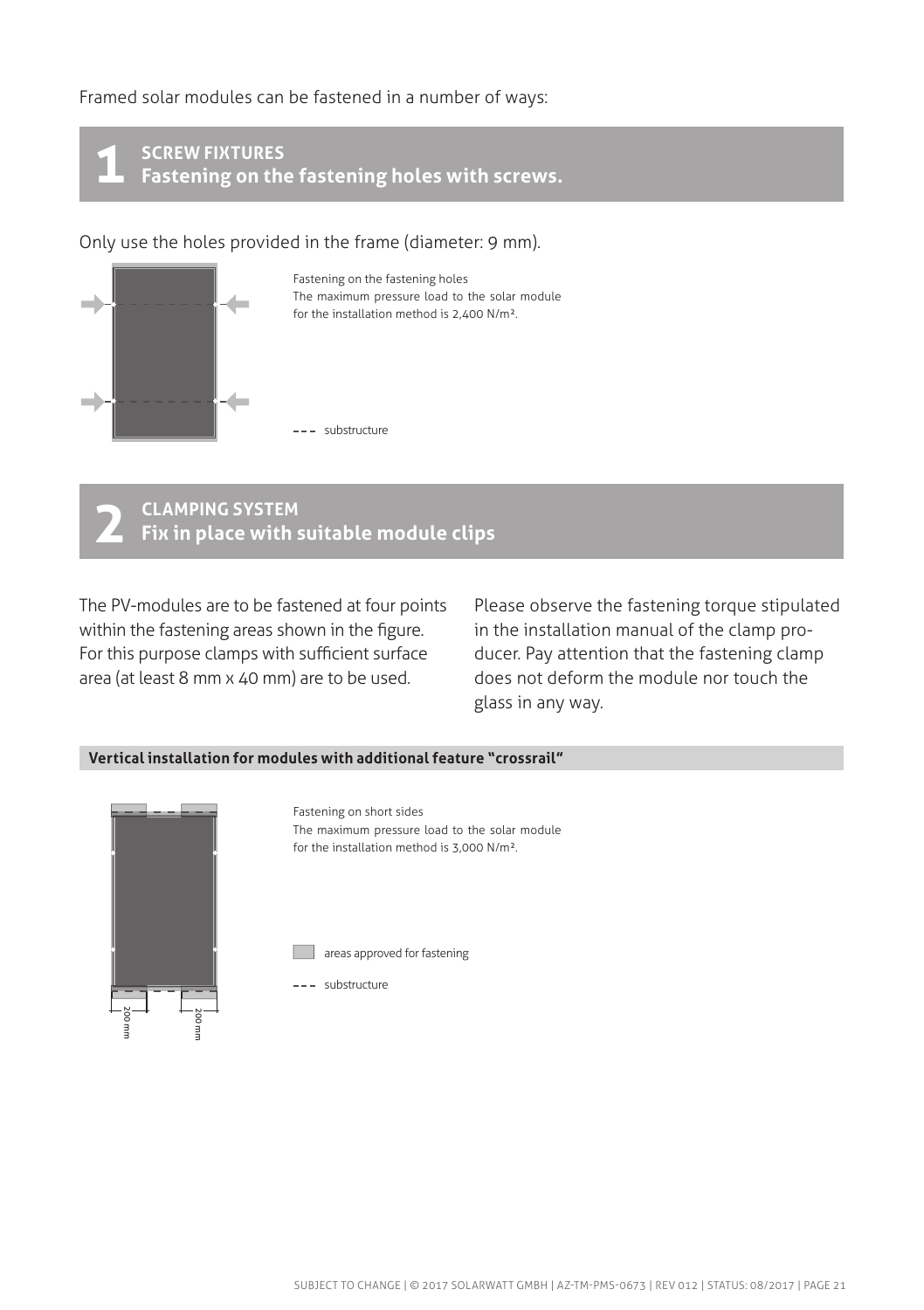#### **Vertical installation for modules without additional feature "crossrail"**



#### **Vertical installation for modules with and without additional feature "crossrail"**



#### **Vertical installation for increased snow load (with and without additional feature "crossrail")**



Fastening of Module on long and short edge The lower mounting rail needs to be repositioned such as to allow the bottom frame of the module to rest on the rail in its full length. Clamps with a clamping surface of at least 8x100mm are to be utilized.

The maximum pressure load to the solar module for the installation method is 4,200 N/m².

--- substructure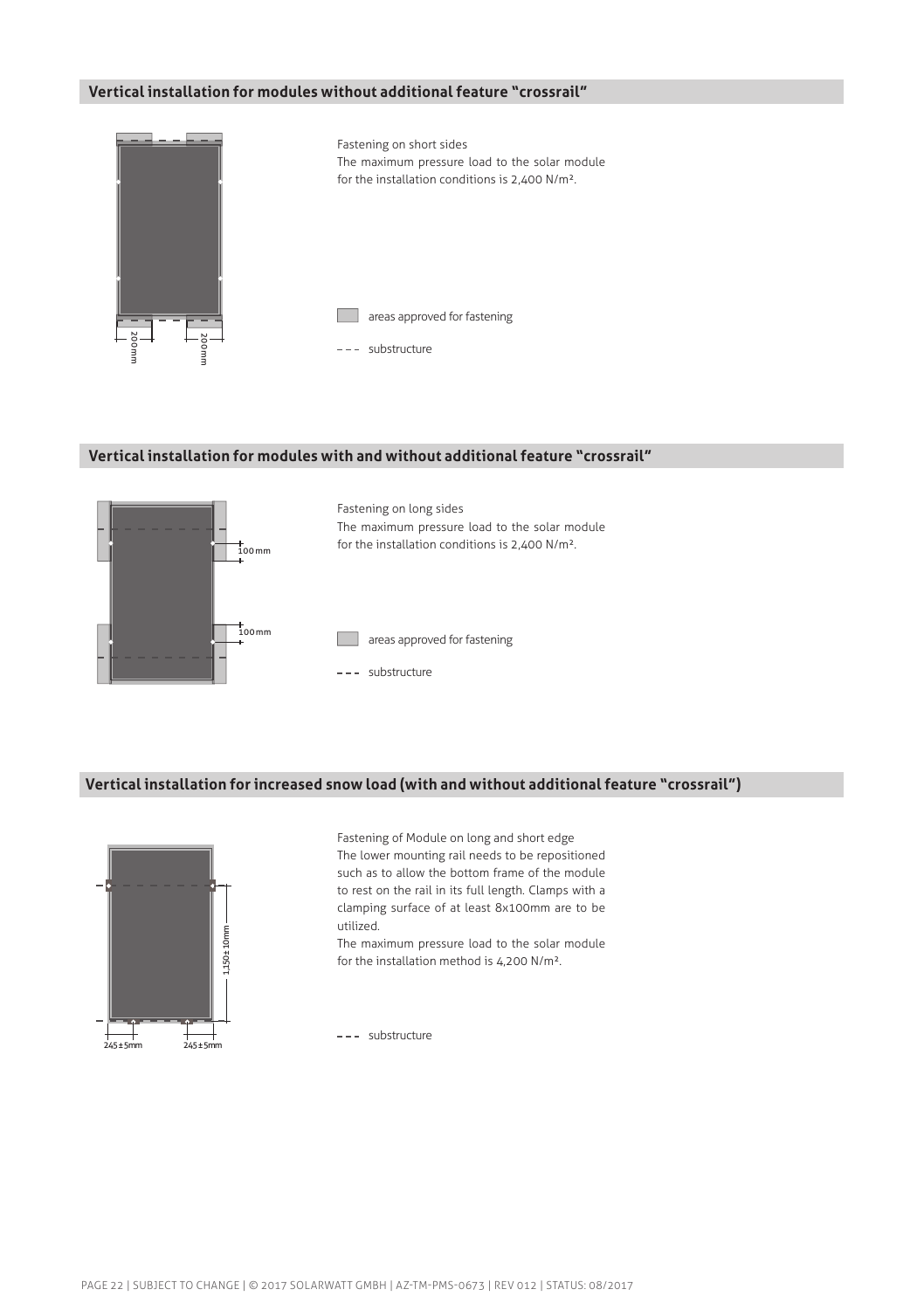#### **Vertical installation for increased snow load (only modules with additional feature "crossrail")**



#### **Horizontal installation for modules with additional feature "crossrail"**



Fastening on short sides

In addition, this fastening mode requires a central, round or linear support on the lower frame side (central support). The maximum pressure load to the solar module for the installation method is 3,500 N/m².



Fastening on long sides The maximum pressure load to the solar module for the installation method is 5,500 N/m².



**areas approved for fastening** 

 $---$ substructure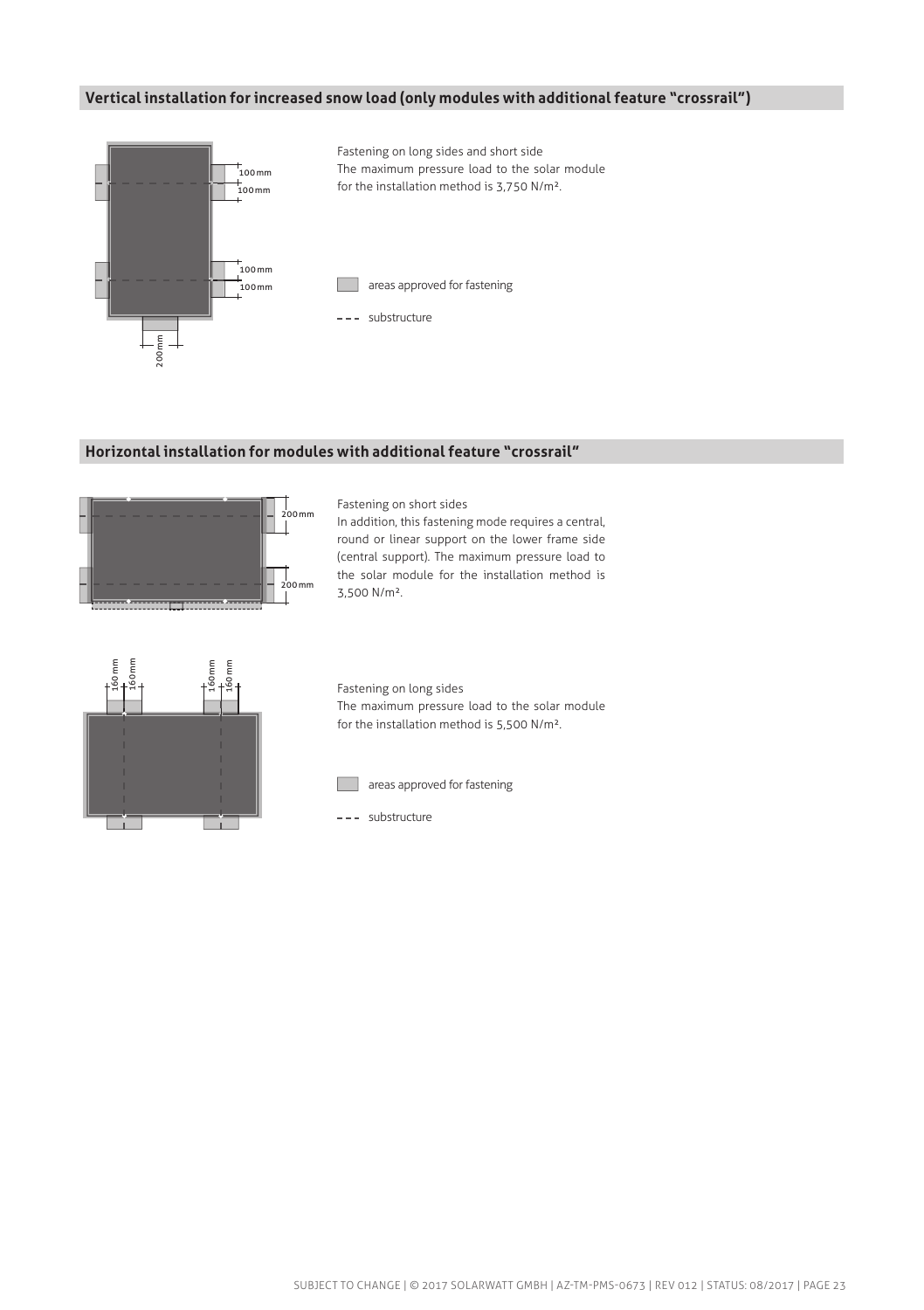#### **Horizontal installation for modules without additional feature "crossrail"**



#### Fastening on short sides

In addition, this fastening mode requires a central, round or linear support on the lower frame side (central support). The maximum pressure load to the solar module for the installation method is 2,400 N/m².



Fastening on long sides The maximum pressure load to the solar module for the installation method is 3,500 N/m².



--- substructure

# **NOTE**

It is not permitted to use SOLARWATT solar modules as overhead glazing. For roof installation, these solar modules may only be installed over a fire-resistant roof covering.



### **INSERTION SYSTEM Fixed in place by inserting in a supporting frame**



Vertical installation The maximum pressure load to the solar module for the installation method is 2,400 N/m².

**areas approved for fastening** 

 $---$ substructure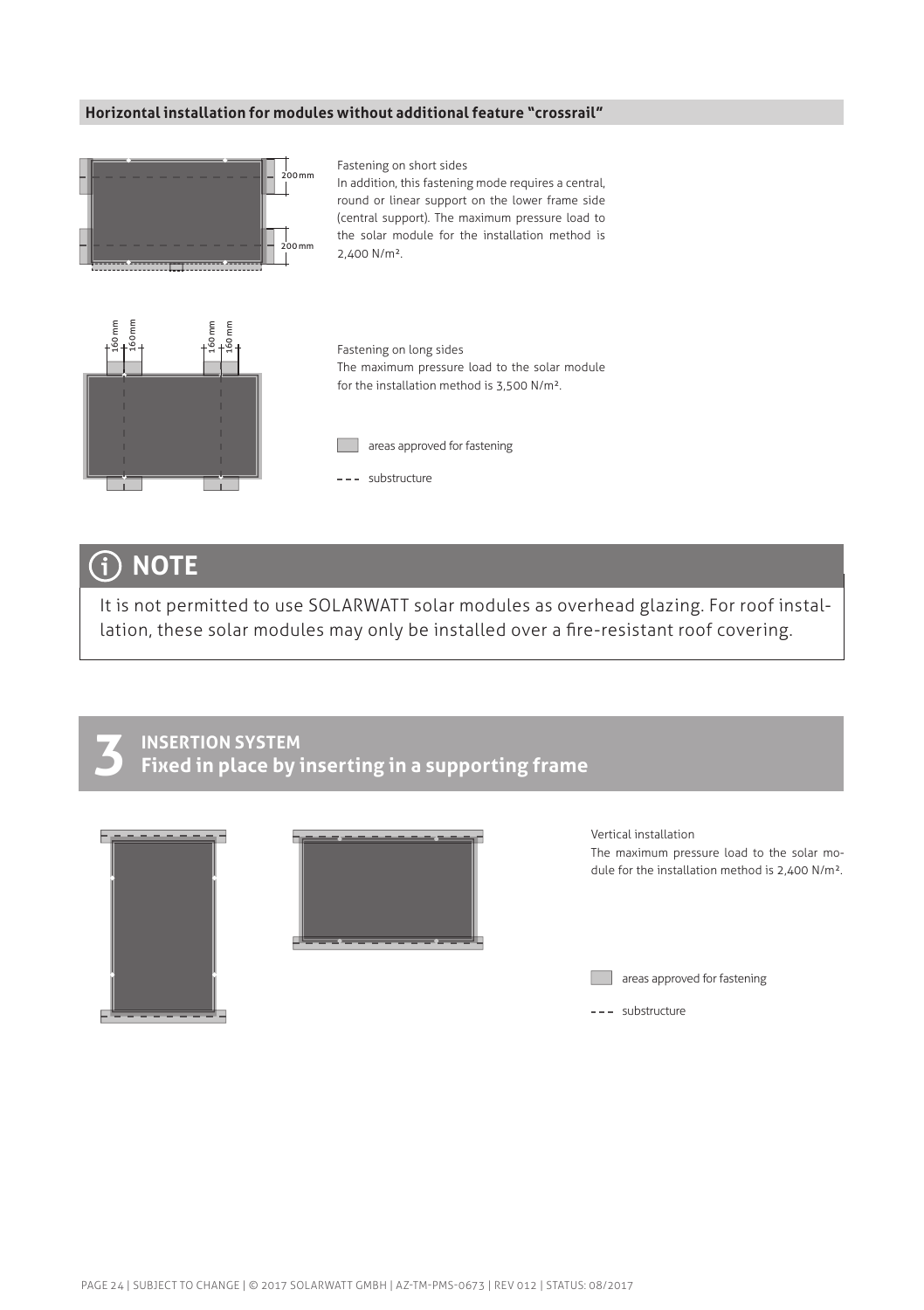**Additional system-specific load limits can be found in the download area 4 at www.solarwatt.com.**

# **NOTE**

Under mechanical load, no contact between solar glass and hard materials (eg. metal, glass) may occur. The drainage holes in the module frame must not be covered, as it could cause frost damage on the module frame. Do not place any plug connectors in the frame.

### Electrical connection and grounding

SOLARWATT solar modules are equipped at the factory with high-quality solar cables and reverse-polarity protected, shock proof plug connectors. The connection of the string line has to be done with identical connectors manufacture and type as to the module connecting cable. To be able to ensure this the module connector at the beginning and the end of the string may be removed and replaced (More information in the download area at www.solarwatt.com). The allowed cross-section and outer-diameter of the cable and instruc-

tion of the manufacturer have to comply. The SOLARWATT pricelist contains matching cablesets, plugs, cables and installation accessories. When connecting the modules, ensure that the plugs engage with an audible click. The common bending radii of at least 5 times the outer cable diameter must be complied with. It is recommended to lay the cable firmly so that they are not subjected to mechanical loads. The cable and connector must not exposed to moisture and will not rest on the ground or floor.

# **WARNING**

Solar modules generate electrical energy on the front side during incidence of light. A system with multiple solar modules can generate life-threatening voltages and electrical currents. Do not touch the electrical connections or cable ends while the solar module is exposed to light.

To ensure safety and compliance with the technical data of the products, only original tools of the manufacturer may be used in the self-assembly of solar cables.

Connection of modules in series is only permitted up to the maximum system voltage as listed in applicable data sheet. The maximum number of solar modules installed parallel without string fuse is two. Please comply with the value specified in the data sheet for reverse current feed and only use standardized photovoltaic cables (recommendation: at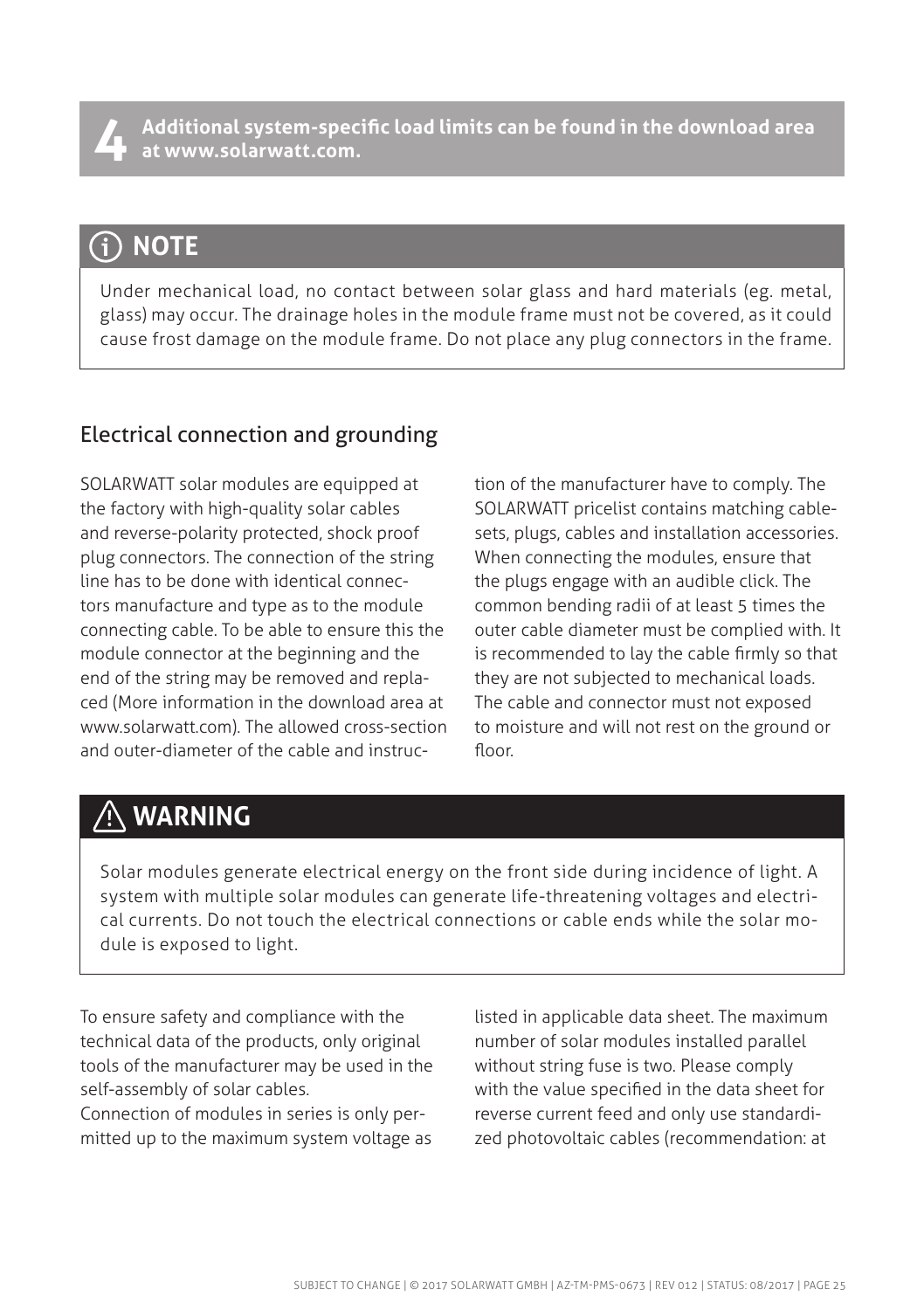least 4 mm² cable cross-section). The solar modules correspond to application class A and can therefore be operated in systems with dangerous DC voltages (larger than 120 VDC in accordance with IEC 61730). Solar modules in this application class can be used in systems with unrestricted access, the relevant regulations must be complied with. SOLARWATT solar modules qualified within this application class in accordance with IEC 61730 fulfill the requirements of protection rating II with correct electrical installation.



Module schematic, front view

Under normal installation conditions, a solar module can deliver a higher current and/or higher voltage than under standardized test conditions. Consequently, the specified values on the solar module for short circuit current ISC should be multiplied by 1.25 and the open circuit voltage UOC should be multiplied by a factor of up to 1.25, based on the lowest expected ambient temperature for the given installation location, to determine the rated voltage values of components, the rated current values of conductors, the size of fuses and for dimensioning control units connected to the solar modules. Any type of soiling on the plug contacts before or after installation (dust, moisture, aerosols containing salt, etc.) has a negative influence on

the system function over the intended service period. For this reason it is necessary to pay particular attention to cleanliness during installation. The use of lubricants is not permitted. Always protect unplugged connectors against soiling of any type during transport, storage, and during installation, as the connectors only satisfy the requirements for their protection category when plugged in. It is forbidden to open the junction box or modify or remove the cable or frame.

The cables must be laid so that mechanical strain on the conductors and connections is ruled out. Take into account the product-specific length of the connection cable specified in the relevant data sheets at www.solarwatt.com.

# **WARNING**

The plug contacts must not be connected or disconnected under load. Failure to comply with this warning could result in DEATH!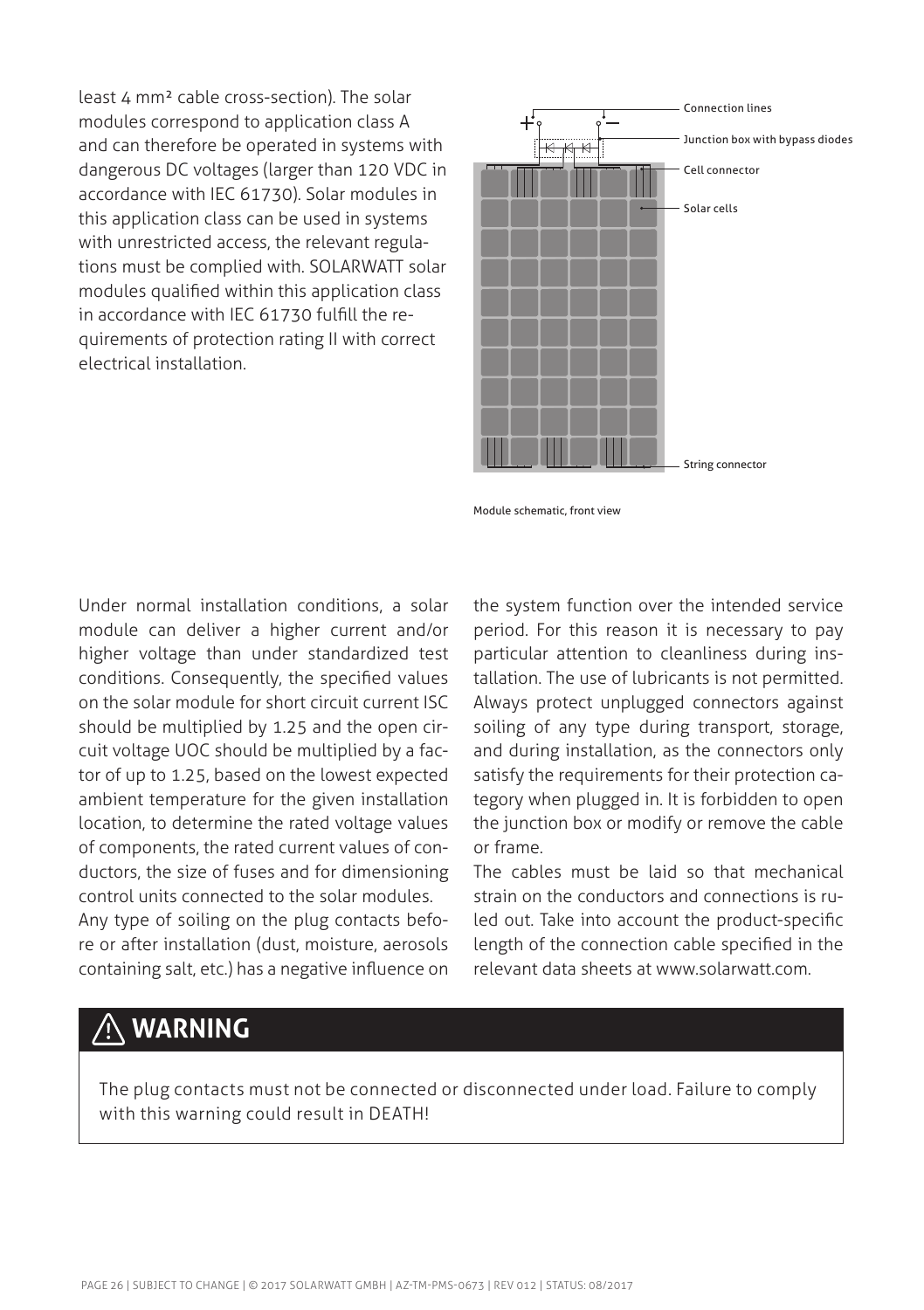Potential equalization of the solar generator is prepared in the factory and is recommended. It can be carried out using the existing grounding bores on the long sides of the frame in accordance with the valid local regulations.

#### **Detailed view ground connection:**



#### **NOTE** G

It is advisable to install lightening protection in exposed locations. The solar modules should be incorporated in existing lightening protection equipment. For this, take into account the relevant valid regulations (e.g. EN 62305 and VDE 100).

## Maintenance and servicing

A photovoltaic system needs practically no maintenance, as the solar modules are cleaned by the rain at the recommended minimum angle of 15°. To avoid reductions in yield, we do, however, recommend carrying out a regular visual check on the module surfaces. Particularly heavy soiling (e.g., leaves) can cause shades which reduce performance and should therefore be removed. Clean the glass surface with water, a water-ethanol- or water-isopropanol

intermixture and a soft nonabrasive cloth only. In exceptional cases, a conventional cleaning agent may also be used in the recommended dose. Do not use aggressive cleaning agents or metal objects, as they can be particularly damaging to the hardened glass surface. The electric cables should (where accessible) be checked regularly for damage, corrosion, and firm hold. Pay particular attention to DGUV regulation 3 and DIN VDE 0105-100.

## Disposal

Dispose of defective or old solar modules properly; they should never be disposed of with domestic waste. The disposal of solar modules is regulated in the EU Waste Electrical and Electronic Equipment Directive (WEEE). Old solar modules can be mostly returned in usual commercial quantities to nearby municipal collection sites and local civic waste collection points at no charge. The WEEE Directive is nationally oriented, meaning that each EU

Member State has its own legal regulations and practical handling for the sale and return of PV modules.

Contact us by e-mail at info@solarwatt.com and specify the number and type of modules to be returned. We will then coordinate all further details for returning your modules.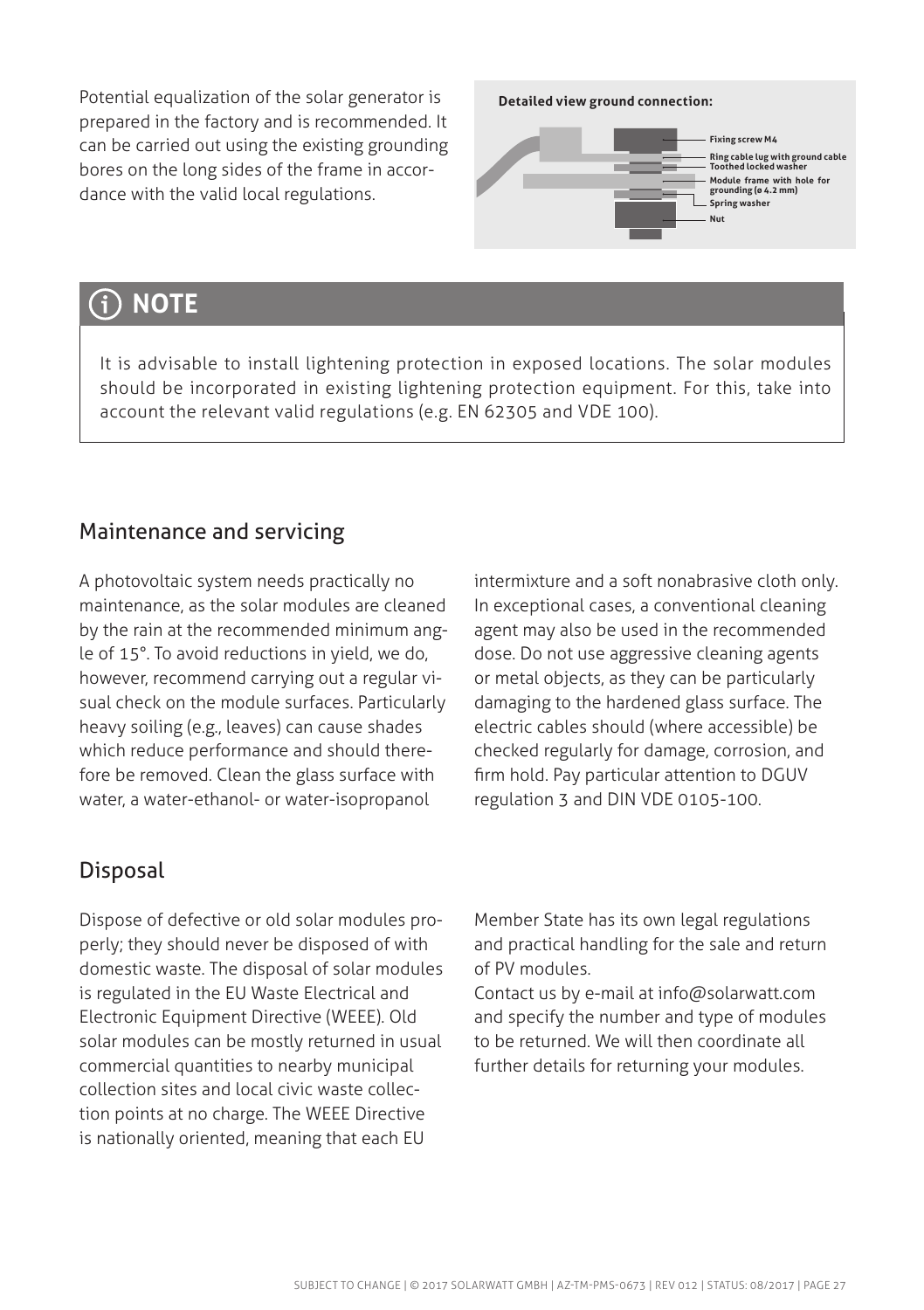### Warranty conditions for SOLARWATT-solar modules of the glass-glass generation

#### **A Scope**

- 1. The Warranty for SOLARWATT Solar Modules of the glass-glass generation pursuant to these Warranty Conditions (hereinafter "Warranty Conditions") of SOLARWATT GmbH (hereinafter "SOLARWATT") apply in addition to any of the End Customer's statutory rights arising from product defects. These Warranty Conditions do not affect any of the End Customer's statutory rights arising from product defects. Such rights continue to exist regardless of whether a Warranty Claim event is given or asserted.
- 2. These Warranty Conditions apply to the following Solar Modules of the glass-glass generation:

Vision 60M high power Vision 36M glass Vision 60M style Vision 60P style Vision 60P (hereinafter jointly referred to as "Solar Modu-

les" or individually as "Solar Module").

- 3. The Warranty pursuant to these Warranty Conditions applies to Solar Modules which the End Customer has purchased in countries in which SOLARWATT does not have country-specific warranty conditions for Solar Modules in place. All warranty conditions for Solar Modules are available at http://www.solarwatt.com. The Warranty pursuant to these Warranty Conditions shall remain unaffected even if the End Customer transfers the Solar Modules to and operates the Solar Modules in a different country afterwards.
- 4. These Warranty Conditions do not apply for complete systems from SOLARWATT. For complete systems, SOLARWATT or a third party commissioned by SOLARWATT and working on behalf of SOLARWATT provides the End Customer with additional supplies and services, such as assembly service, in addition to the supply of Solar Modules. Any warranties from SOLARWATT for such complete systems are subject to separate warranty conditions.

#### **B Product Warranty**

SOLARWATT provides the Warranty pursuant to these Warranty Conditions exclusively to End Customers who have acquired Solar Modules from an authorised SOLARWATT dealer for their own use and not for the purpose of further sale or any other type of commercial exploitation ("End Customer"). SOLARWATT guarantees the End Customer pursuant to these Warranty Conditions that the Solar Modules are free from material and processing defects which influence the functionality of the Solar Modules ("Product Defects") for a duration of thirty (30) years from the date of shipment from the SOLARWATT factory ("Warranty Term") ("Product Warranty"). SOLARWATT shall provide the End Customer with the date on which the Solar Module was shipped from the factory immediately after the End Customer's respective request.

#### **C Performance Warranty**

SOLARWATT guarantees the End Customer pursuant to these Warranty Conditions:

- During the first (1st) year from the date of shipment from the factory of SOLARWATT ,the output of the Solar Modules shall not decrease to less than 97% of the nominal output of the Solar Module as indicated by SOLARWATT on the respective Solar Module minus a tolerance range of 5% under Standard Test Conditions (irradiance 1,000 W/m², spectral distribution AM 1.5, temperature 25±2° C, hereinafter "STC");
- From the beginning of the second (2nd) year until the end of the twenty-ninth (29th) year from the date of shipment from the factory of SOLARWATT, the output of the Solar Modules shall not decrease by more than 0.345%, per year, of the nominal output of the Solar Module as indicated by SOLARWATT on the respective Solar Module minus a tolerance range of 5% under STC;
- During the thirtieth (30th) year from the date of ship-ment from the factory of SOLARWATT the guaranteed output of the Solar Modules is at least 87% of the nominal output on the Solar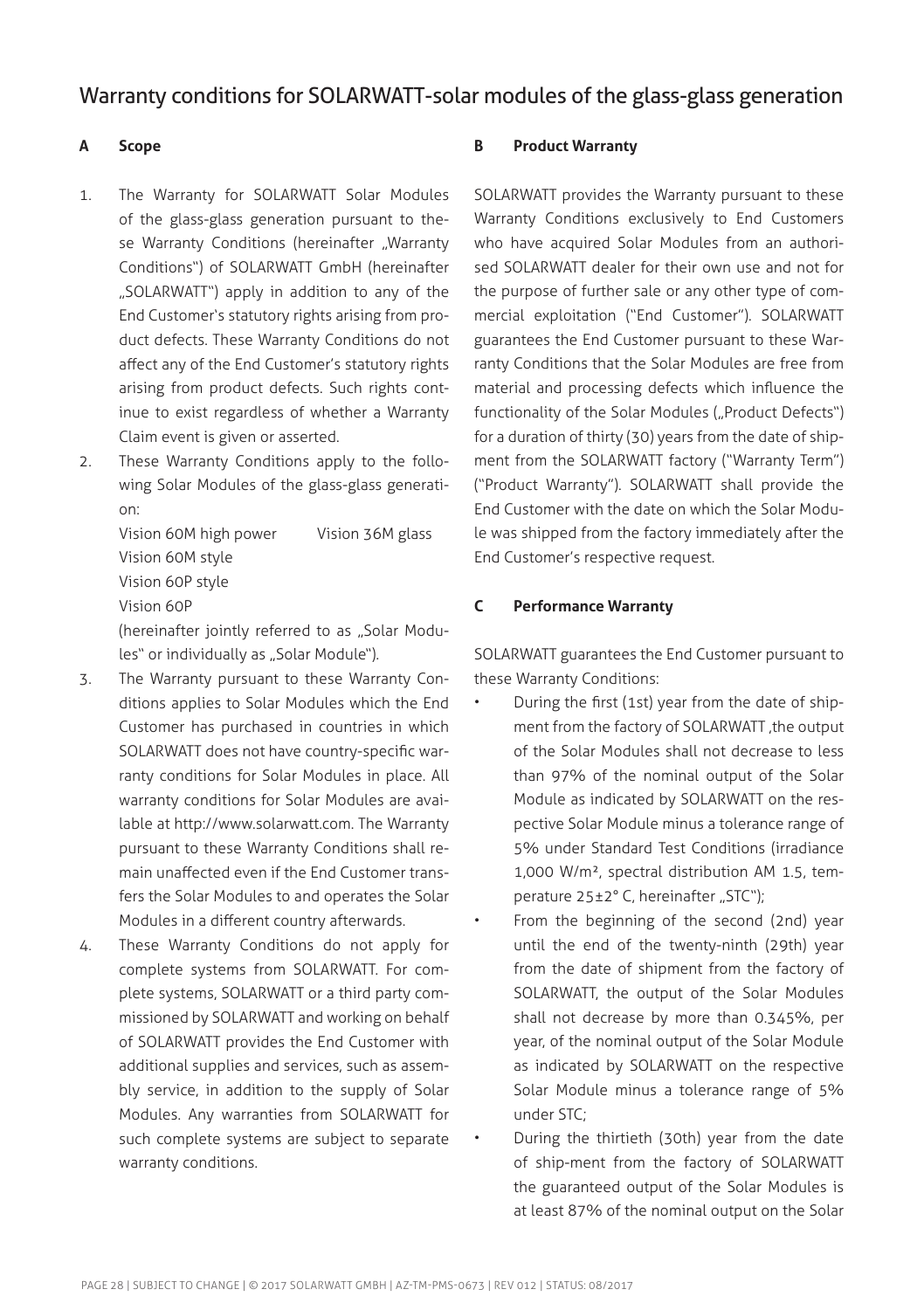Module as indicated by SOLARWATT minus a tolerance range of 5% under STC;

(jointly "Performance Warranty", Product Warranty and Performance Warranty jointly "Warranty"). SOLARWATT shall provide the End Customer with the date on which the Solar Module was shipped from the factory immediately after the End Customer's respective request.

#### **D SOLARWATT Warranty Services**

- 1. If one of the Warranty claim events indicated in Section B or C arises during the respective Warranty Term, SOLARWATT shall – at its own discretion –
	- a. repair the Solar Module on site at the End Custom-er's location,
	- b. repair the Solar Module at SOLARWATT's facility or that of a third party,
	- c. supply an additional Solar Module to the End Cus-tomer or
	- d. exchange the Solar Module with a replacement module. On receipt of a replacement module by the End Customer, the ownership of the original Solar Module is transferred to SOLARWATT. For replace-ment modules, the remaining Warranty Term of the relevant Solar Module applies exclusively.

Insofar as the Solar Module originally supplied by SOLARWATT was not or is no longer manufactured in serial production, an equivalent module shall be sup-plied as replacement or additional module.

- 2. If SOLARWATT repairs the Solar Module at SOLARWATT's or a third party's facility pursuant to Section D.1. or supplies an equivalent replacement module pursuant to Section D.1, SOLARWATT will engage a carrier who will collect the affected Solar Module from the End Customer's location.
- 3. The Warranty pursuant to these Warranty Conditions covers the transport costs for the shipment of the af-fected Solar Module, a replacement or additional mod-ule as well as material and labor costs (personnel costs for repairs) for the Warranty service. SOLARWATT grants to the End Customer a flat rate payment of € 150.00 per system (i.e. photovoltaic system with a single

grid connection) and Warranty claim event, plus € 25.00 for each affected Solar Module for the costs of the dismounting of the affected Solar Module and the installation of the replacement or additional modules in total; any further costs shall be borne solely by the End Customer. Costs for measurements and for assessments by qualified experts (e.g. if SOLARWATT rejects a Warranty claim event or if the End Customer cannot conduct such measurements personally) must be coordinated and aligned with SOLARWATT before the End Customer incurs such costs, otherwise these costs will not be covered by SOLARWATT.

- 4. If the End Customer asserts a Warranty claim under these Warranty Conditions and it turns out that there is no valid Warranty claim event, SOLARWATT reserves the right to invoice the End Customer for any costs incurred for the provided Warranty services, provided that the End Customer knew or gross negligently did not know that no valid Warranty claim event was given.
- 5. If a Warranty service of SOLARWATT is unsuccessful, SOLARWATT is entitled to repeat the same form of Warranty service or to provide a different service, unless this is unreasonable for the End Customer.

#### **E Exclusion of the Warranties**

- 1. The Warranty does not extend to Solar Modules that are impaired, damaged or destroyed as a result of
	- a. being improperly stored or transported by the End Customer or a third party,
	- b. not being installed or, if applicable, uninstalled or reinstalled, in accordance with the SOLARWATT as-sembly manual and the recognized good engineer-ing practices,
	- c. being operated in a manner inconsistent with the intended purpose and especially the instructions for operation in the assembly manual,
	- d. not being maintained properly, in particular not in accordance with the maintenance instructions in the assembly manual,
	- e. being improperly modified by the End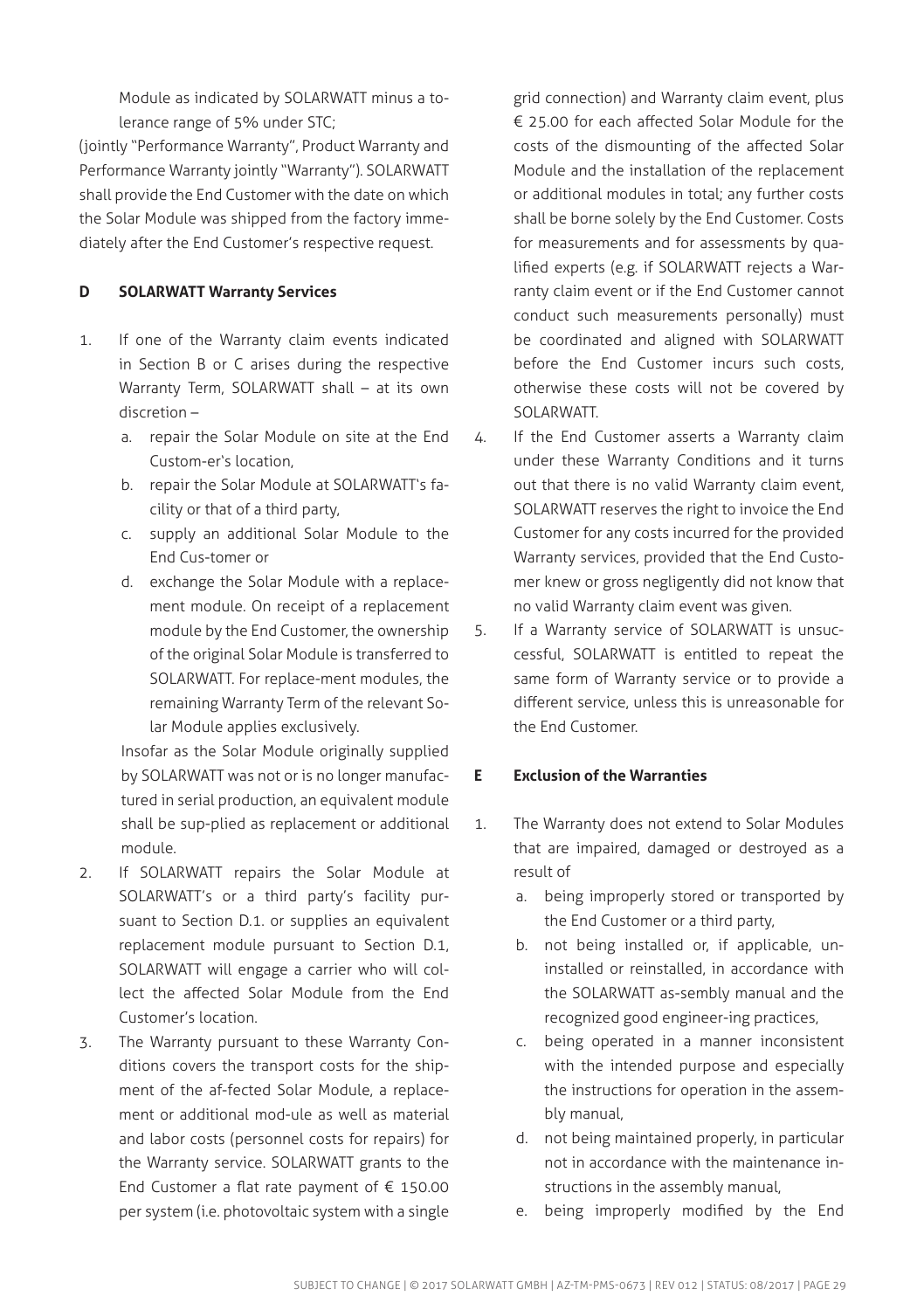Customer or a third party or being otherwise improperly manipulated, or

- f. of force majeure (in particular lightning, fire or natural disaster). The insurance performance pursuant to the SOLARWATT Full Coverage remains unaffected in this respect.
- 2. Insignificant changes or changes in appearance, in particular bleaching and discoloration of cells shall not constitute a Warranty claim event pursuant to the Product Warranty pursuant to Section B. The Performance Warranty pursuant to Section C remains unaffected.
- 3. The Warranty is furthermore excluded if the End Cus-tomer manipulates or removes the serial number or type plate of the Solar Module.
- 4. The End Customer bears the burden of proof that the Warranty has not been excluded due to the aforemen-tioned reasons. This does not apply to circumstances which lie within SOLARWATT's sphere of responsibility or that of SOLARWATT's vicarious agents.
- 5. The End Customer's Warranty claim is not valid if the notification period set forth in Section G.3 is exceeded unless the End Customer has not culpably exceeded this notification period.

#### **F Transfer to a new owner**

If the End Customer sells and transfers the title to the Solar Module on, this warranty is transferred to the new owner of the Solar Module to the extent of the remaining Warranty Term. The respective new owner is then considered the End Customer for the purposes of these Warranty Conditions. In this event, this Warranty expires for the prior End Customer.

#### **G Provisions on the assertion of Warranty claims**

1. Warranty claims have to be asserted in written form and by submitting a copy of the original delivery note or the original invoice issued by the SOLARWATT product dealer, or other proof of purchase. For this purpose, the End Customer shall use the claim form for End Customers, available at www.solarwatt.com.

Further documentation (e.g. photos or records) shall be provided to SOLARWATT upon request from SOLARWATT.

- 2. The existence of a Warranty claim event due to the spontaneous breakage of the glass without any external influences or due to a reduced output of a Solar Module must be verified by an expert appraisal performed by SOLARWATT, a third party commissioned by SOLARWATT or an independent testing institute approved for module certifications in accordance with IEC 61215.
- 3. If an obvious Warranty claim event occurs, the End Customer must bring a claim in respect of this Warranty claim event as soon as possible and in any event no more than three (3) months after discovery of the Warranty claim event. Claims received after this time may be considered at SOLARWATT's sole discretion. Recognizable transport damages should be reported using the claim form for transport damages, available from www.solarwatt.com.

#### **H Limitation of liability**

- 1. Any claims for damages or expenses against SOLARWATT irrespective of the legal basis (contract, tort or any other area of law) out of or in connection with the Warranty pursuant to these Warranty Conditions or Warranty services are excluded. SOLARWATT shall in no event and irrespective of the legal basis be liable to pay damages to the End Customer for loss of profit or revenue, loss of use, loss of data, cost of capital, down-time costs, cost of substitute goods, property damage external to the Solar Modules and any damage or loss arising out of such damage or any special, incidental, indirect or consequential damage. This also applies if such damage occurs at a third party's premises. The insurance performance pursuant to the SOLARWATT Full Coverage remains unaffected in this respect.
- 2. The aforementioned limitations of liability do not apply if SOLARWATT is liable pursuant to product liability law, in cases of willful intent, gross negligence, injury to life, body or health, or breach of material contractual obligations, i.e. obligations that actually enable the proper execution of the contract in the first place and which the End Customer can regularly and fully expect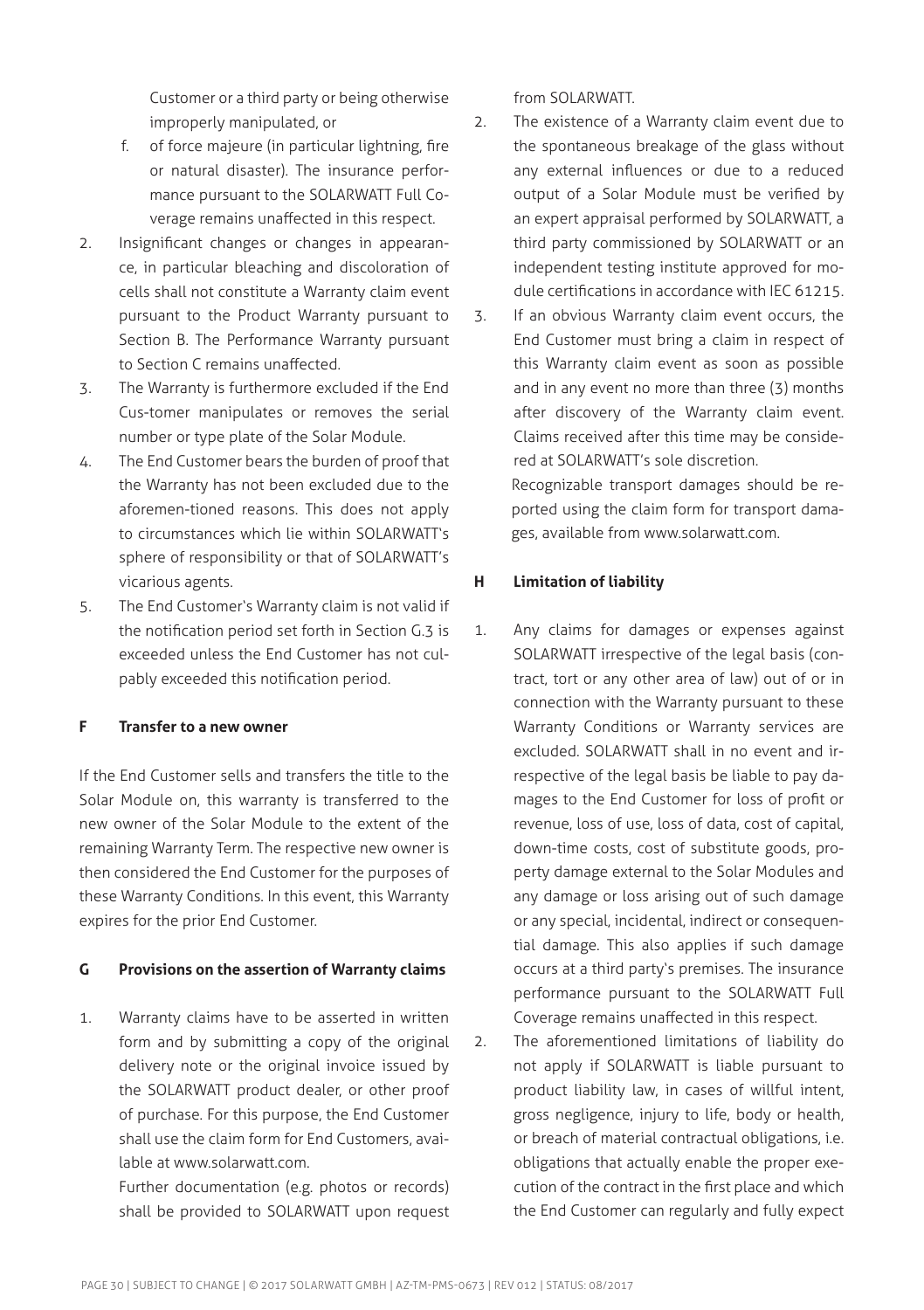to be met. Compensation for breach of material contractual obligations is, however, restricted to foreseeable losses arising from the type of contract, provided no willful intent or gross negligence is involved, there is no injury to life, body or health, and SOLARWATT is not liable under product liability law.

#### **I Final provisions**

- 1. These Warranty Conditions are subject to German law to the exclusion of the conflict of laws and the United Nations Convention on Contracts for the International Sale of Goods (CISG). This does not affect the End Customer's rights under mandatory local law.
- 2. If any individual provisions of these Warranty Condi-tions are or become invalid, the validity of the remaining provisions remains unaffected.